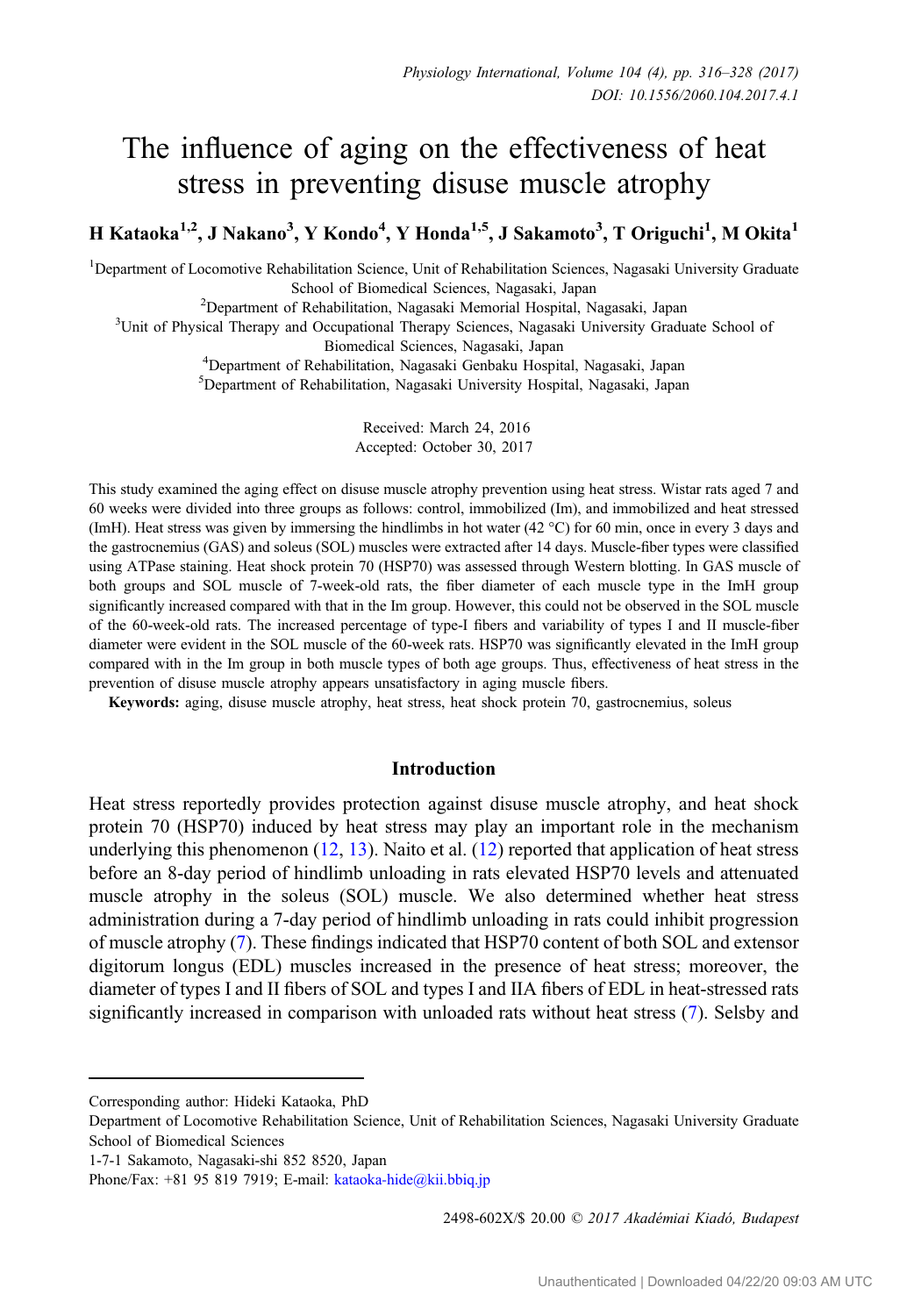Dodd [\(16](#page-12-0)) administered heat stress to rats 24 h prior to hindlimb immobilization and on alternating days during an 8-day period of immobilization. This research demonstrated higher HSP70 levels and muscle mass of SOL in heat-treated rats relative to immobilized (Im) rats receiving no heat treatment. The results of these studies suggested that heat stress is effective in prevention of disuse muscle atrophy. All reports described above-employed 7- or 8-weekold rats; however, effects of aging on the prevention of disuse muscle atrophy attributable to heat stress remain unclear.

As rats and humans begin to age, decreases in the percentage of type-IIA fibers, increases in the proportion of type-I fibers, and selective atrophy of type-II fibers are evident in skeletal muscles ([4,](#page-12-0) [15](#page-12-0)). Eddinger et al. ([4\)](#page-12-0) reported that percentages of types I, IIA, and IIB fibers in rat EDL muscle did not differ from 3 to 30 months of age. However, they also noted that the percentage of type-I fibers of SOL muscle was greater in aged rats in comparison with younger rats. In addition, potential HSP70 expression has been observed in slow skeletal muscles in comparison with fast skeletal muscles [\(9](#page-12-0)). In contrast, greater HSP70 expression following heat stress or exercise training has been detected in fast skeletal muscles relative to slow skeletal muscles [\(11](#page-12-0)). Therefore, we hypothesized that HSP70 expression as a result of heat stress would differ in connection with aging, and that the preventive effect of heat stress on disuse muscle atrophy differs between aged and young rat skeletal muscles. The objective of this study was to investigate the effect of aging on the preventive effect of heat stress on disuse muscle atrophy in both fast twitch [gastrocnemius (GAS)] and slow twitch (SOL) skeletal muscles in 7- and 60-week-old Wistar rats utilizing histochemical and biochemical analyses.

### Materials and Methods

## Animals

All experiments and procedures were approved by the Ethics Review Committee for Animal Experimentation at Nagasaki University. Rats were kept in cages inside a room with a 12-h dark–light cycle. The temperature and relative humidity of the room were maintained at 25  $\degree$ C and 50%, respectively. Food and water were available *ad libitum*. Eighteen 7-week-old and eighteen 60-week-old male Wistar rats were utilized. Each of the 7-week and 60-week-old rats were randomly divided into one of three experimental groups: (1) sedentary control (Con,  $n = 6$ ); (2) Im ( $n = 6$ ); and (3) immobilized and heat stress (ImH,  $n = 6$ ). Rats in the Im and ImH groups were anesthetized with pentobarbital sodium (40 mg/kg); subsequently, bilateral ankle joints were fixed in full plantar flexion with plaster casts with the triceps surae muscle of the calf immobilized in a shortened position over a 14-day period [\(1](#page-11-0)). Rats in Con were anesthetized with pentobarbital sodium (40 mg/kg) during the time when rats of Im and ImH were anesthetized with the same method. The plaster cast, which was positioned from above the knee joint to the distal foot, was changed if it loosened or if hindlimbs of rats displayed swelling. Heat treatment in the ImH group was performed prior to the start of immobilization and then on the 3rd, 6th, 9th, and 12th days during the immobilization period. For heat treatment during the immobilization period, bilateral ankle casts of each rat in the ImH group were removed under pentobarbital sodium anesthesia (40 mg/kg). Rats in Con and Im were anesthetized with pentobarbital sodium (40 mg/kg) during the time when rats of ImH were heated. At the end of the 14-day experimental period, rats were anesthetized with pentobarbital sodium (40 mg/kg). Subsequently, GAS and SOL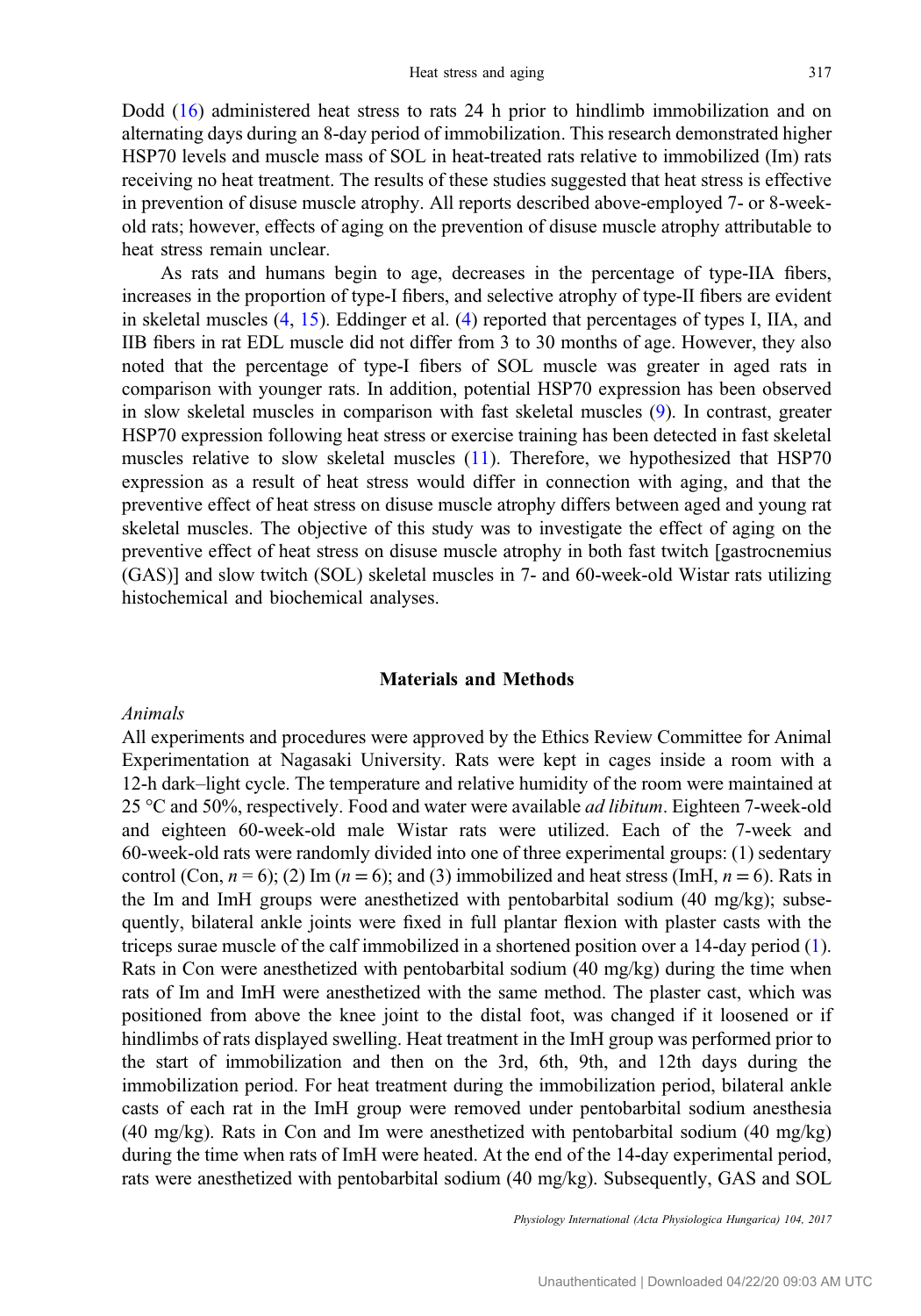muscles were quickly removed from the bilateral hindlimbs. Immediately after excision, the wet weight of each muscle was measured and used for subsequent analysis.

## Heat stress

Rats of the ImH group were anesthetized with pentobarbital sodium (40 mg/kg). Subsequently, bilateral hindlimbs of each rat were immersed in hot water at  $42 \degree C$  for 60 min once in every 3 days for 2 weeks. We previously established that this method of heat stress significantly increased HSP72 in the GAS and SOL muscles [\(17](#page-12-0)).

## Histochemical analysis

The right GAS and SOL muscles were frozen in isopentane cooled to the freezing point with liquid nitrogen. Transverse serial sections (6 μm) were cut from the belly of each muscle and collected on glass slides. The sections of both GAS and SOL muscles were stained with hematoxylin–eosin for histological observation. To classify muscle-fiber types, myofibrillar adenosine triphosphatase (myosin ATPase) staining was performed. In this study, the acid preincubation solution was adjusted to pH 4.5 to classify the muscle fibers of the GAS muscle into types I, IIA, and IIB, whereas the alkaline preincubation solution was adjusted to pH 10.9 to classify the muscle fibers of the SOL muscle into types I and II. It is known that the superficial GAS muscle is comprised almost entirely of type-IIB fibers, whereas types I, IIA, and IIB fibers are intermingled in the deep region of the GAS muscle [\(3\)](#page-11-0). Thus, the deep region of the GAS muscle was assessed in this investigation. Light microscopy images of myosin ATPase staining were obtained using a digital camera (FUJI FILM HC-300Z) at 200× magnification. Subsequently, the muscle-fiber diameters of each fiber type in the GAS and SOL muscles were measured employing the Scion image program for Windows (Scion, Frederick, MD) involving more than 100 fibers. When the total number of the respective fiber types was less than 100, all fibers of that specific type were measured. In addition, the number of fibers of each type in both muscles was counted; subsequently, the proportion of each fiber type was expressed as the percentage of the total number of muscle fibers. The diameter was defined as the maximum diameter across the lesser aspect of the muscle fiber (lesser diameter) ([10\)](#page-12-0).

## Biochemical analysis

To determine the HSP70 levels in GAS and SOL muscles, polyacrylamide gel electrophoresis and immunoblotting, as described by Naito et al. ([12\)](#page-12-0), were performed. The left GAS in the deep region and the SOL muscles were minced and homogenized in an ice–cold homogenization buffer (10 mM Tris, 10 mM NaCl, 0.1 mM EDTA, and pH 7.6). Homogenates were centrifuged at 12,000  $\times g$  for 15 min, after which the supernatants were collected. Following determination of total protein concentrations of the supernatants with a BCA Protein Assay Kit (Thermo Scientific, USA), the concentrations were adjusted to 1 mg/ml. A SDS sample buffer (Bio-Rad, USA) and 2-mercaptoethanol were added to the supernatants, which were then subjected to HSP70 analysis. One-dimensional sodium dodecyl sulfate–polyacrylamide gel electrophoresis (SDS-PAGE) was conducted so as to effect the separation of proteins by molecular weight. The protein from each muscle sample and prestained SDS-PAGE standards (Bio-Rad) were loaded on the 12.5% polyacrylamide gel. After electrophoretic separation, the proteins were transferred to polyvinylidene difluoride membranes. Subsequently, membranes were blocked for 1 h with Tris-buffered saline (TBS)/Casein Blocker (Bio-Rad) with 0.05% Tween 20. The membranes were then incubated for 2 h with a monoclonal antibody specific for HSP70 (dilution, 1:1000) (Santa Cruz Biotechnology, USA)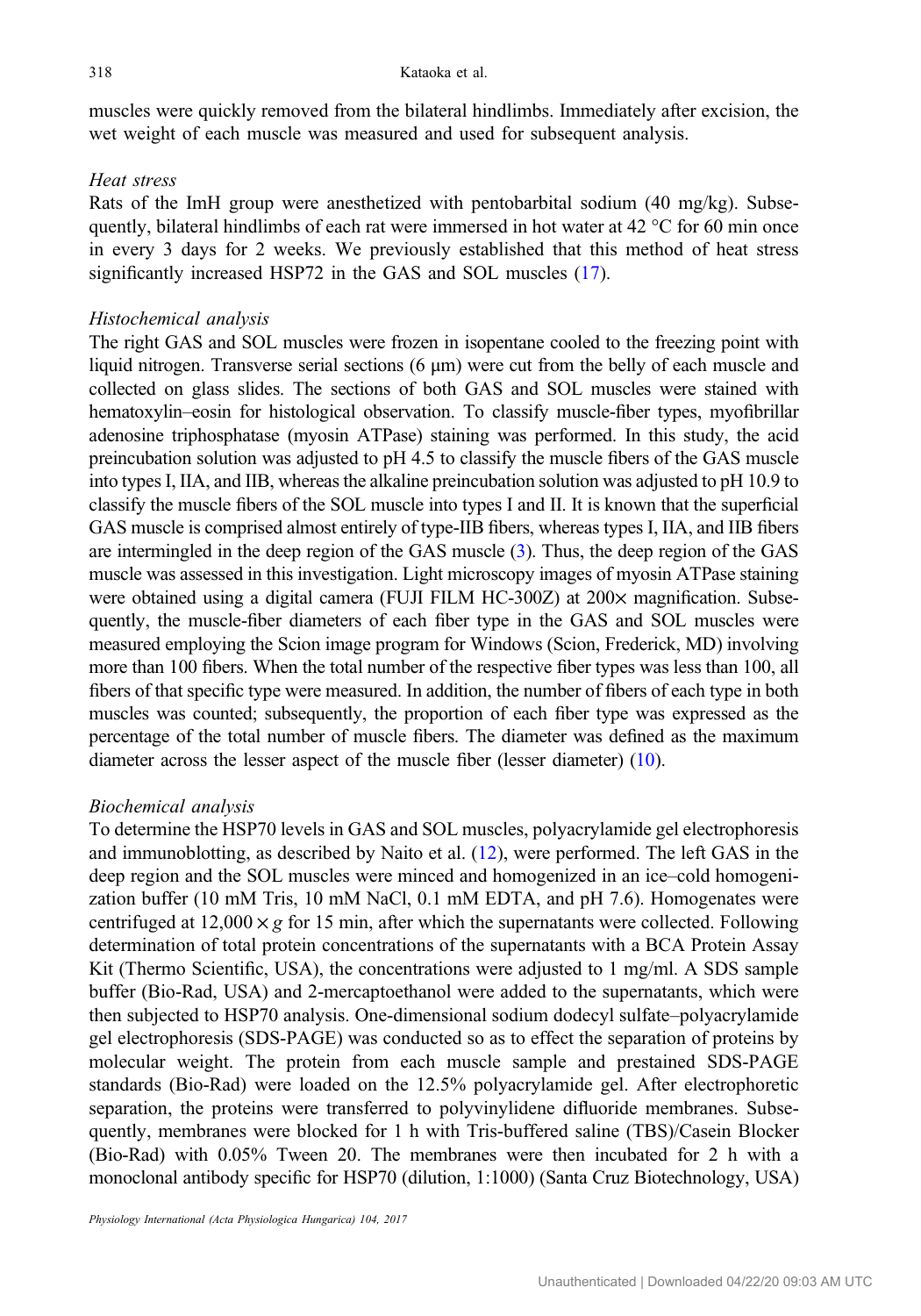in TBS/Casein Blocker (Bio-Rad) with 0.05% Tween 20. After washing thrice in TBS with Tween 20 for 5 min each, the blots were incubated with a secondary antibody (goat anti-mouse IgG-conjugated horseradish peroxidase) for 2 h. Upon completion of several washings, the HSP70 bands were detected with a Metal Enhanced DAB Substrate Kit (Pierce). Immunoblots were captured with an image scanner (EPSON GT-X970); quantification of the HSP70 bands was performed with the Scion image program for Windows (Scion, Frederick, MD).

#### Statistical analysis

The group differences of muscle-fiber diameters of each fiber type and HSP70 in the GAS and SOL of 7- and 60-week-old rats were analyzed using one-way analysis of variance. Where appropriate, Scheffe's test was performed for post hoc comparisons. In addition, we determined the effect of heat stress by normalizing muscle-fiber diameters of the ImH rats with respect to the mean muscle-fiber diameter of the Im rats and expressed this value as a percentage. This percentage was then compared between young and aged rats by unpaired t-test.  $\chi^2$  test was used to analyze proportion of each fiber type. Statistical significance was established at  $p < 0.05$ .

### Results

## Mean body weight and muscle wet weight

The mean body weight and muscle wet weight of all rats are indicated in Table [I](#page-4-0). The mean body weight and mean muscle weight were significantly decreased in the Im and ImH groups compared with the Con group in both 7- and 60-week-old rats.

#### Mean muscle-fiber diameter

The total number of each type of muscle fiber examined is indicated in Table [II](#page-5-0). In the Im and ImH groups of both the 7- and 60-week-old rats, a decreased muscle-fiber diameter was observed in the GAS and SOL muscles. In the GAS muscle of both the 7- and 60-week-old rats, the mean muscle-fiber diameter of types I, IIA, and IIB fibers in the ImH group significantly increased in comparison with the Im group (Fig. [1](#page-5-0) and Table [II](#page-5-0)). Similarly, in the SOL muscle of 7-week-old rats, the mean muscle-fiber diameter of types I and II fibers in the ImH group significantly increased relative to the Im group (Fig. [2](#page-6-0) and Table [II](#page-5-0)). In the SOL muscle of 60-week-old rats; however, the mean muscle-fiber diameter of types I and II fibers in the ImH group was indistinct from that of the Im group (Fig. [2](#page-6-0) and Table [II](#page-5-0)). Comparison of each muscle-fiber diameter of the ImH group in percentage of the mean and of the Im group between young and aged rats is indicated in Table [III.](#page-6-0) In GAS, the type-I fiber diameter of the ImH group in percentage of the mean and of the Im group is significantly larger in 60-week-old rats compared with 7-week-old rats. However, there are no differences in type IIA and IIB fibers. In SOL, both types I and II fiber diameter of the ImH group in percentage of the mean and of the Im group is significantly smaller in 60-week-old rats compared with 7-week-old rats.

#### Percentage distributions of muscle-fiber diameter

The percentage distributions of the muscle-fiber diameter in the GAS muscle of both 7- and 60-week-old rats are shown in Fig. [3.](#page-7-0) In each muscle-fiber type of both 7- and 60-week-old rats, the Im and ImH groups shifted to the left in comparison with the Con group; moreover,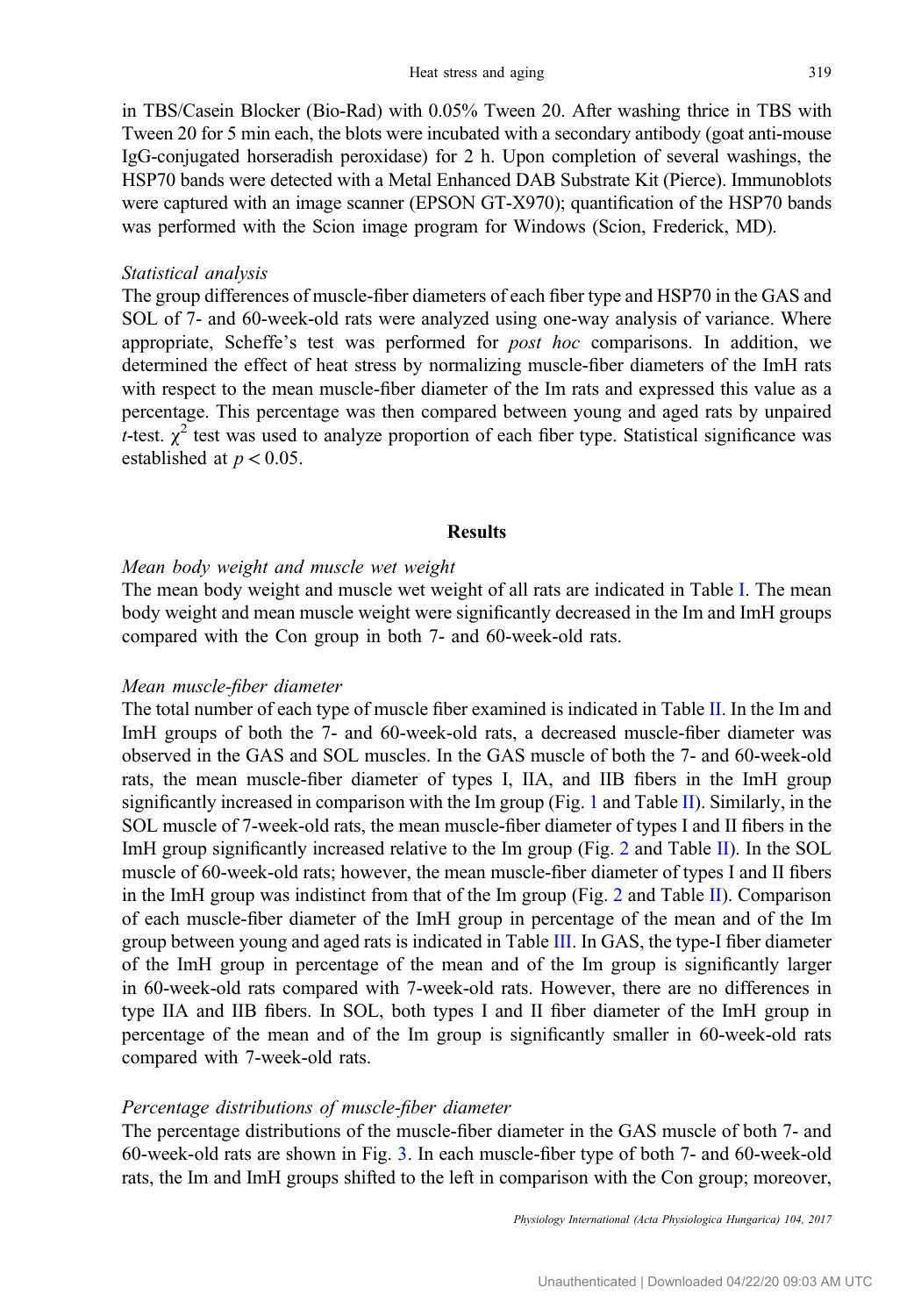#### <span id="page-4-0"></span>320 Kataoka et al.

| BW(g)                          | Con                                 | Im                        | ImH                       |  |  |  |  |
|--------------------------------|-------------------------------------|---------------------------|---------------------------|--|--|--|--|
| 7-week-old rats                |                                     |                           |                           |  |  |  |  |
| Initial                        | $241.5 \pm 14.6$<br>$240.2 \pm 9.8$ |                           | $233.7 \pm 3.7$           |  |  |  |  |
| Final                          | $321.3 \pm 24.6$                    | $253.7 \pm 11.0^a$        | $242.7 \pm 6.5^{\circ}$   |  |  |  |  |
| 60-week-old rats               |                                     |                           |                           |  |  |  |  |
| Initial                        | $918.3 \pm 80.1$                    | $802.5 \pm 88.6$          | $808.3 \pm 77.5$          |  |  |  |  |
| Final                          | $870.0 \pm 83.6$                    | $685.0 \pm 71.0^a$        | $688.3 \pm 74.9^{\circ}$  |  |  |  |  |
| Wet weight of GAS muscles (mg) |                                     |                           |                           |  |  |  |  |
| 7-week-old rats                | $732 \pm 56.2$                      | $424.9 \pm 31.7^{\circ}$  | $446.4 \pm 34.8^{\circ}$  |  |  |  |  |
| 60-week-old rats               | $1358.7 \pm 117.9$                  | $909.5 \pm 176.5^{\circ}$ | $974.2 \pm 174.9^{\circ}$ |  |  |  |  |
| Wet weight of SOL muscles (mg) |                                     |                           |                           |  |  |  |  |
| 7-week-old rats                | $129.7 \pm 14.7$                    | $51.9 \pm 3.7^{\rm a}$    | $56.5 \pm 3.7^{\rm a}$    |  |  |  |  |
| 60-week-old rats               | $265.1 \pm 31.0$                    | $176.2 \pm 31.1^a$        | $164.6 \pm 15.6^a$        |  |  |  |  |

Table I. Data for mean body weight and mean wet weight of soleus (SOL) and gastrocnemius (GAS) muscles in all groups of both ages

BW: body weight; Con: sedentary control; Im: immobilized; ImH: immobilized and heat stressed. <sup>a</sup>Significantly different from Con group ( $p < 0.05$ )

the ImH group was located to the right relative to the Im group. The percentage distributions of muscle-fiber diameter in the SOL muscle of both 7- and 60-week-old rats appear in Fig. [4.](#page-8-0) Results of each muscle-fiber type in 7-week-old rats were similar to those of the GAS muscle. In all groups of 60-week-old rats, however, the variability of diameter of types I and II muscle fibers increased. This tendency was notably accepted in type-II fibers. Furthermore, each muscle fiber type of the Im and ImH groups shifted to the left in comparison with the Con group.

# Proportions of muscle fiber types

The means  $\pm$  SD with respect to percentages of types I, IIA, and IIB fibers in the GAS muscle of 7-week-old rats were  $23.4\% \pm 5.0\%$ ,  $23.7\% \pm 4.2\%$ , and  $52.9\% \pm 5.4\%$  in the Con group,  $22.5\% \pm 2.3\%$ ,  $19.8\% \pm 2.0\%$ , and  $57.7\% \pm 2.2\%$  in the Im group, and  $23.6 \pm 3.7\%$ , 22.4  $\pm$  2.1%, and 54.0  $\pm$  5.3% in the ImH group, respectively. No difference in musclefiber-type composition was observed across the three groups. Similarly, muscle-fiber-type composition in the GAS muscle of 60-week-old rats exhibited no difference across the three groups. In addition, no difference in muscle-fiber-type composition was evident between the corresponding groups of the 7- and 60-week-old rats (Table [II](#page-5-0)). The means  $\pm$  SD for the percentages of types I and II fibers in the SOL muscle of 7-week-old rats were  $77.1\% \pm 5.3\%$ and 22.9%  $\pm$  5.3% in the Con group, 71.8%  $\pm$  8.4% and 28.2%  $\pm$  8.4% in the Im group, and 73.8%  $\pm$  9.7% and 26.2%  $\pm$  9.7% in the ImH group, respectively. No difference in musclefiber-type composition was detected across the three groups. The means  $\pm$  SD for percentages of types I and II fibers in the SOL muscle of 60-week-old rats were  $92.6\% \pm 5.9\%$  and 7.4%  $\pm$  5.9% in the Con group, 95.6%  $\pm$  4.5% and 4.4%  $\pm$  4.5% in the Im group, and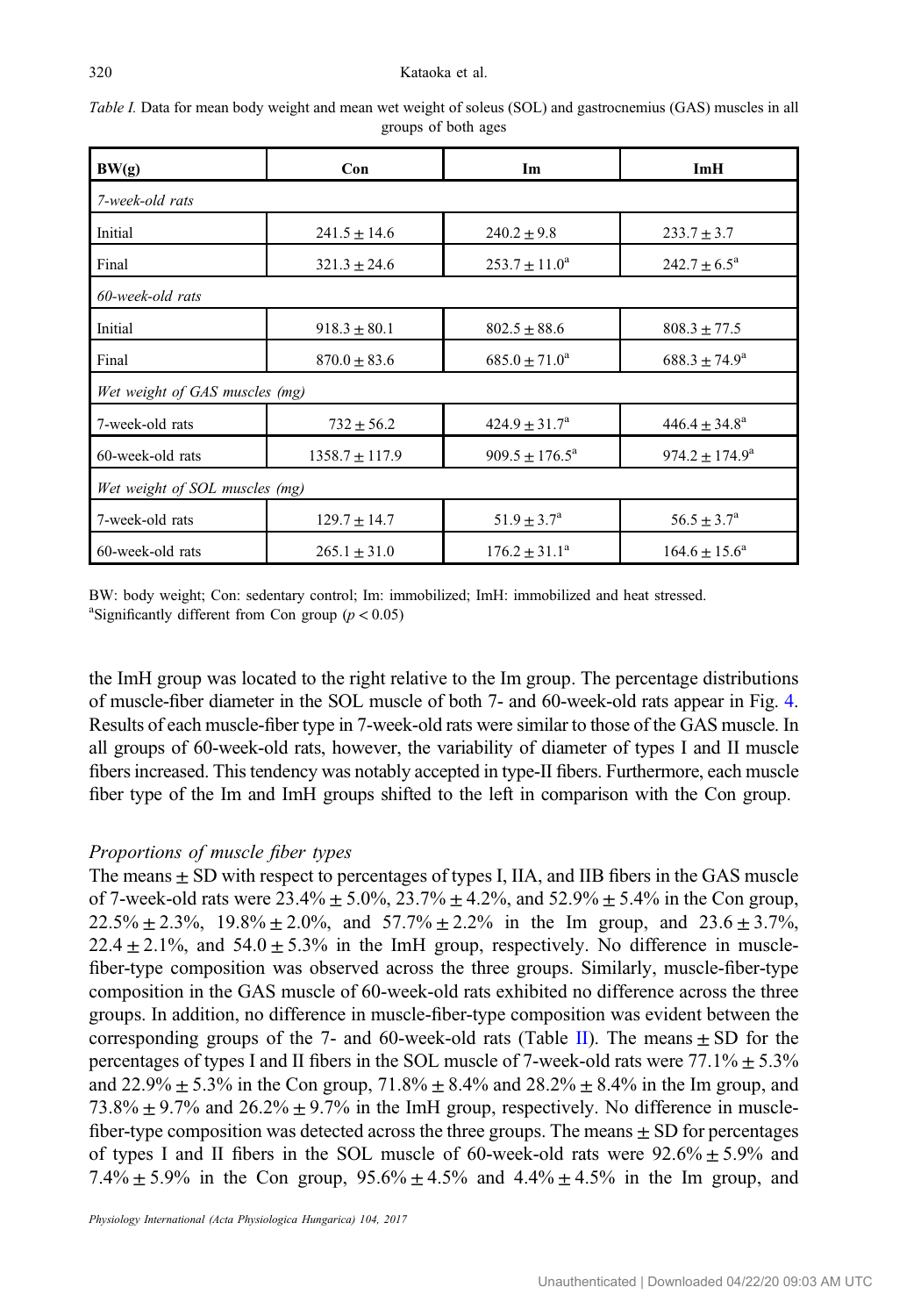|                  |                    | Mean muscle-fiber diameter $(\mu m)/\tau$ hotal number of fibers<br>examined |                             |                                         |  |  |  |
|------------------|--------------------|------------------------------------------------------------------------------|-----------------------------|-----------------------------------------|--|--|--|
|                  | Muscle-fiber types | Con                                                                          | Im                          | ImH                                     |  |  |  |
| <b>GAS</b>       |                    |                                                                              |                             |                                         |  |  |  |
| 7-week-old rats  | Type I             | $37.5 \pm 7.7/777$                                                           | $26.8 \pm 5.7^{\circ}/879$  | $28.6 \pm 5.7^{a,b} / 739$              |  |  |  |
|                  | Type IIA           | $37.1 \pm 6.1/777$                                                           | $27.9 \pm 4.7^{\circ}/687$  | $31.1 \pm 5.3^{a,b} / 752$              |  |  |  |
|                  | Type IIB           | $42.7 \pm 8.2/833$                                                           | $33.0 \pm 7.0^{\circ}/1184$ | $34.9 \pm 7.7^{a,b} / 927$              |  |  |  |
| 60-week-old rats | Type I             | $45.5 \pm 9.0/708$                                                           | $36.7 \pm 7.0^{\circ}/661$  | $42.1 \pm 8.0^{a,b} / 738$              |  |  |  |
|                  | Type IIA           | $48.3 \pm 8.7/661$                                                           | $39.9 \pm 7.5^{\circ}/753$  | $44.4 \pm 7.9^{a,b}/694$                |  |  |  |
|                  | Type IIB           | $54.5 \pm 11.6/813$                                                          | $44.1 \pm 9.4^{\circ}/776$  | $46.3 \pm 10.3^{\text{a},\text{b}}/857$ |  |  |  |
| SOL              |                    |                                                                              |                             |                                         |  |  |  |
| 7-week-old rats  | Type I             | $47.3 \pm 8.3/798$                                                           | $31.5 \pm 6.6^{\circ}/1272$ | $35.2 \pm 6.2^{a,b}/1145$               |  |  |  |
|                  | Type II            | $43.1 \pm 8.6/688$                                                           | $25.5 \pm 5.5^{\circ}/801$  | $32.4 \pm 6.4^{a,b}/717$                |  |  |  |
| 60-week-old rats | Type I             | $54.0 \pm 10.2/775$                                                          | $44.2 \pm 9.5^{\circ}/833$  | $45.1 \pm 9.2^{\circ}/935$              |  |  |  |
|                  | Type II            | $48.9 \pm 13.7/476$                                                          | $39.4 \pm 9.5^{\circ}/477$  | $38.5 \pm 10.9^{\circ}/336$             |  |  |  |

<span id="page-5-0"></span>Table II. Data for mean muscle-fiber diameter of and total number of fibers in soleus (SOL) and gastrocnemius (GAS) muscles in all groups

Values are mean  $\pm$  SD. Con: sedentary control; Im: immobilized; ImH: immobilized and heat stressed. <sup>a</sup>Significantly different from Con group ( $p < 0.05$ ).

<sup>b</sup>Significantly different from Im group ( $p < 0.05$ )



Fig. 1. Light micrographs of histological sections of gastrocnemius muscles stained for myosin-ATPase (pH 4.5). Type-I fibers display dark stain; type-IIA fibers exhibit light stain; type-IIB fibers demonstrate intermediate stain. Upper row represents 7-week-old rats (A: Con, B: Im, and C: ImH); lower row represents 60-week-old rats (D: Con, E: Im, and F: ImH). Bar =  $100 \mu$ m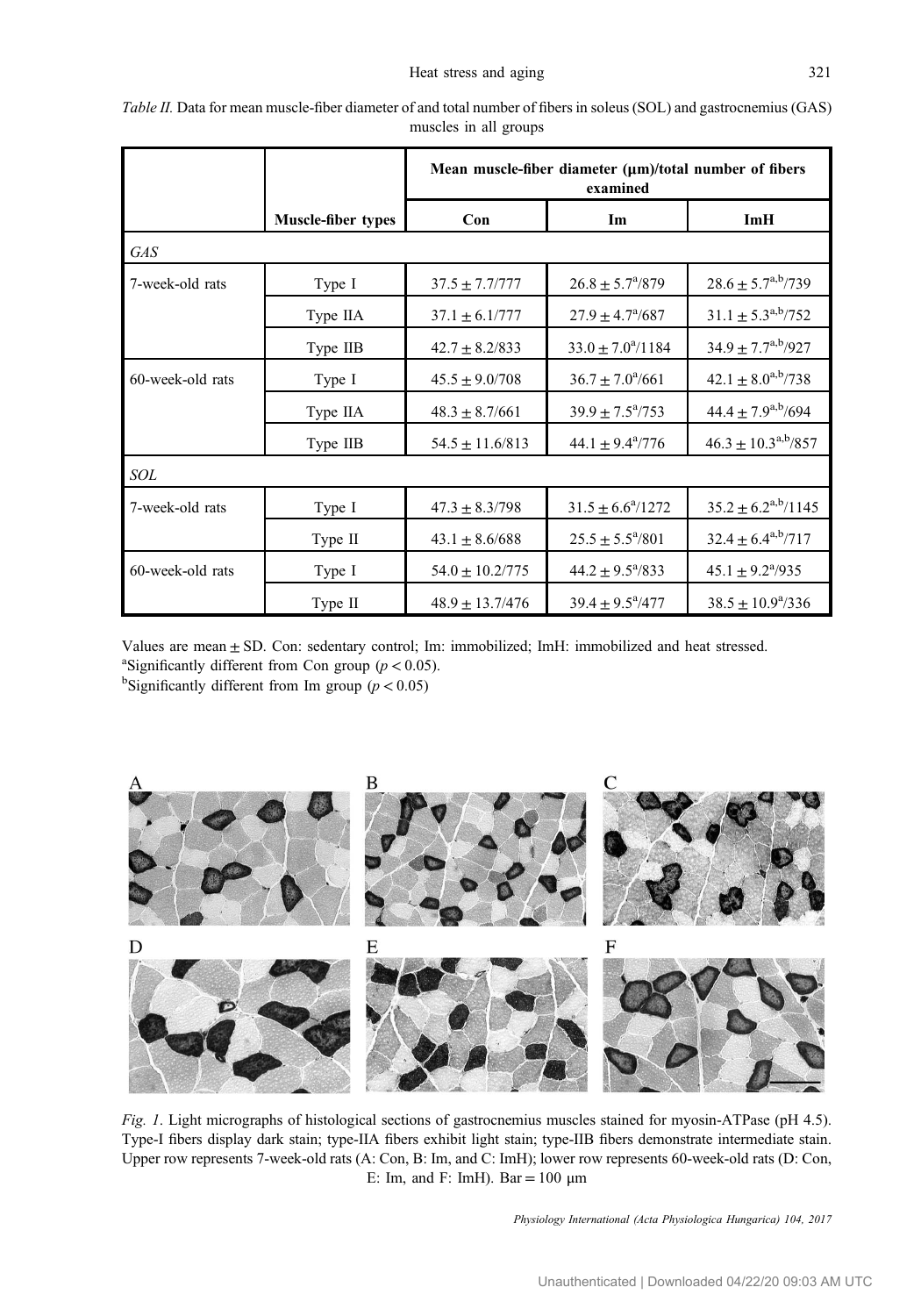<span id="page-6-0"></span> $\Delta$ E  $\overline{F}$ 

Fig. 2. Light micrographs of histological sections of soleus muscles stained for myosin-ATPase (pH 10.5). Type-I fibers display light stain; type-II fibers exhibit dark stain. Upper row represents 7-week-old rats (A: Con, B: Im, and C: ImH); lower row represents 60-week-old rats (D: Con, E: Im, and F: ImH). Bar = 100  $\mu$ m

|            |          | 7 weeks          | 60 weeks                 |
|------------|----------|------------------|--------------------------|
| <b>GAS</b> | Type I   | $106.8 \pm 21.4$ | $114.7 \pm 21.7^{\rm a}$ |
|            | Type IIA | $111.4 \pm 19.1$ | $111.3 \pm 11.9$         |
|            | Type IIB | $105.3 \pm 23.4$ | $105.1 \pm 23.4$         |
| <b>SOL</b> | Type I   | $111.6 \pm 19.6$ | $101.6 \pm 21.2^a$       |
|            | Type II  | $127.1 \pm 5.0$  | $86.6 \pm 24.4^a$        |

Table III. Comparison of each muscle-fiber diameter of ImH in percentage of the mean and of Im between young and aged rats

GS: gastrocnemius; SOL: soleus.

<sup>a</sup>Significantly different from 7-week-old rats ( $p < 0.05$ )

 $96.4\% \pm 3.2\%$  and  $3.6\% \pm 3.2\%$  in the ImH group, respectively. Similarly, in 7-week-old rats, no difference in the muscle-fiber-type composition was evident across the three groups. However, comparison between the corresponding groups of 7- and 60-week-old rats revealed that all groups of 60-week-old rats displayed an increase in the percentage of type-I fibers and a decrease in the percentage of type-II fibers (Table [IV\)](#page-9-0).

## HSP70 content

In the GAS muscle, the result for HSP70 content was identical in 7- and 60-week-old rats. No significant differences were observed between the Con and Im groups. HSP70 expression in the ImH group was significantly higher than that in the other groups (Fig. [5\)](#page-10-0). In the SOL muscle, the result of HSP70 content was identical in 7- and 60-week-old rats. The Im group displayed a significant decrease relative to the Con group, whereas the ImH group exhibited a significant increase in comparison with the Im group. No significant difference was detected between the Con and ImH groups (Fig. [6\)](#page-11-0).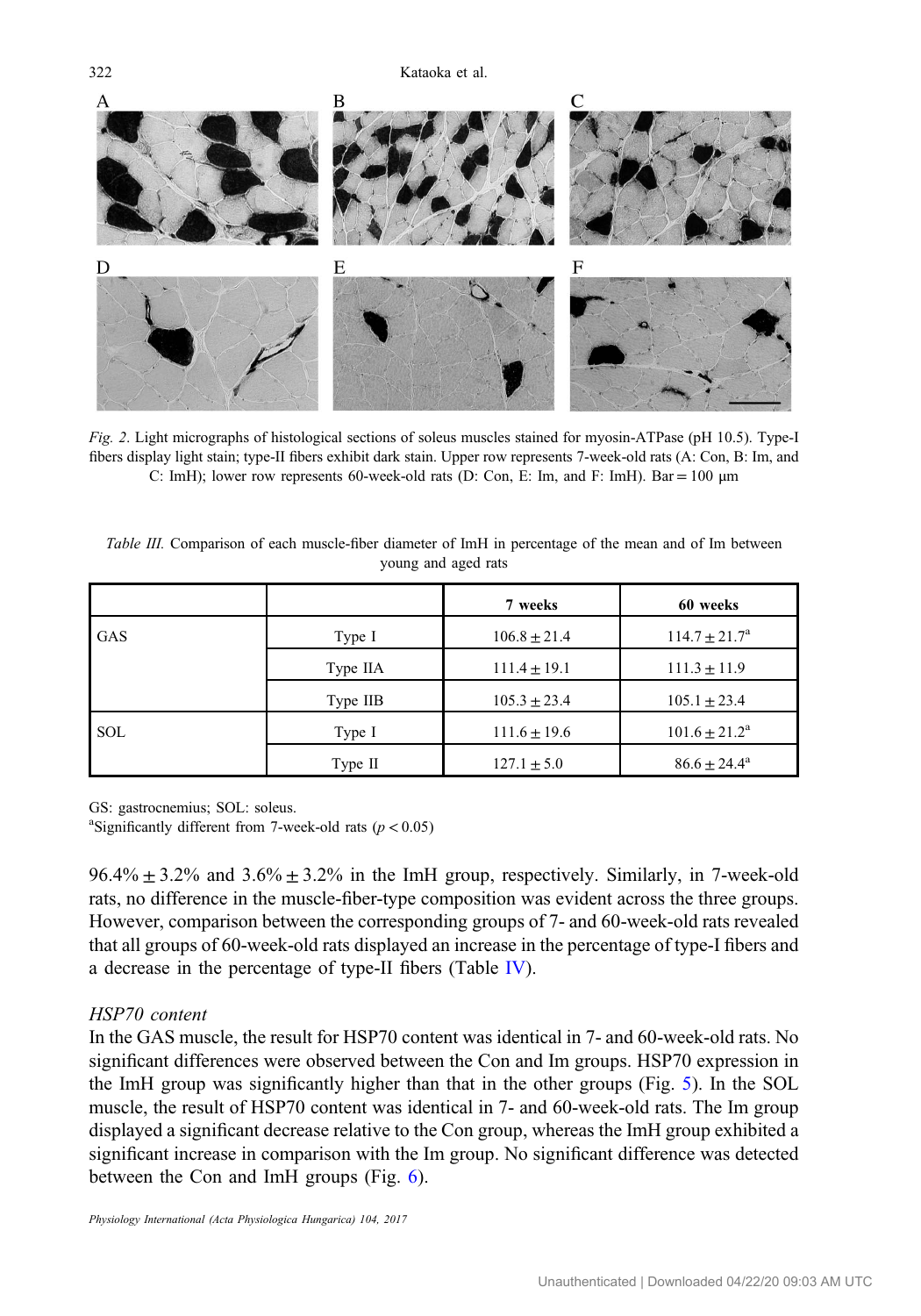Heat stress and aging 323



<span id="page-7-0"></span>

Fig. 3. Percentage distributions of muscle-fiber diameter of each muscle-fiber type in gastrocnemius muscles. In 7-week-old rats (left column), each muscle-fiber type (A: type I, B: type IIA, and C: type IIB) in the Im (dotted line) and ImH (broken line) groups shifted to the left in comparison with the Con (solid line) group. The ImH group was located to the right relative to the Im group. Similarly, in 60-week-old rats, each muscle-fiber type (right column; D: type I, E: type IIA, and F: type IIB) in the Im (dotted line) and ImH (broken line) groups shifted to the left in comparison with the Con (solid line) group. The ImH group was located to the right relative to the Im group

#### Discussion

The main finding of this study is that heat stress inhibited disuse atrophy of the GAS muscle of 7- and 60-week-old rats and the SOL muscle of 7-week-old rats, but not in the SOL muscle of 60-week-old rats. The effect of heat stress on prevention of disuse muscle atrophy appears unsatisfactory for the muscles, which include fibers changed by aging.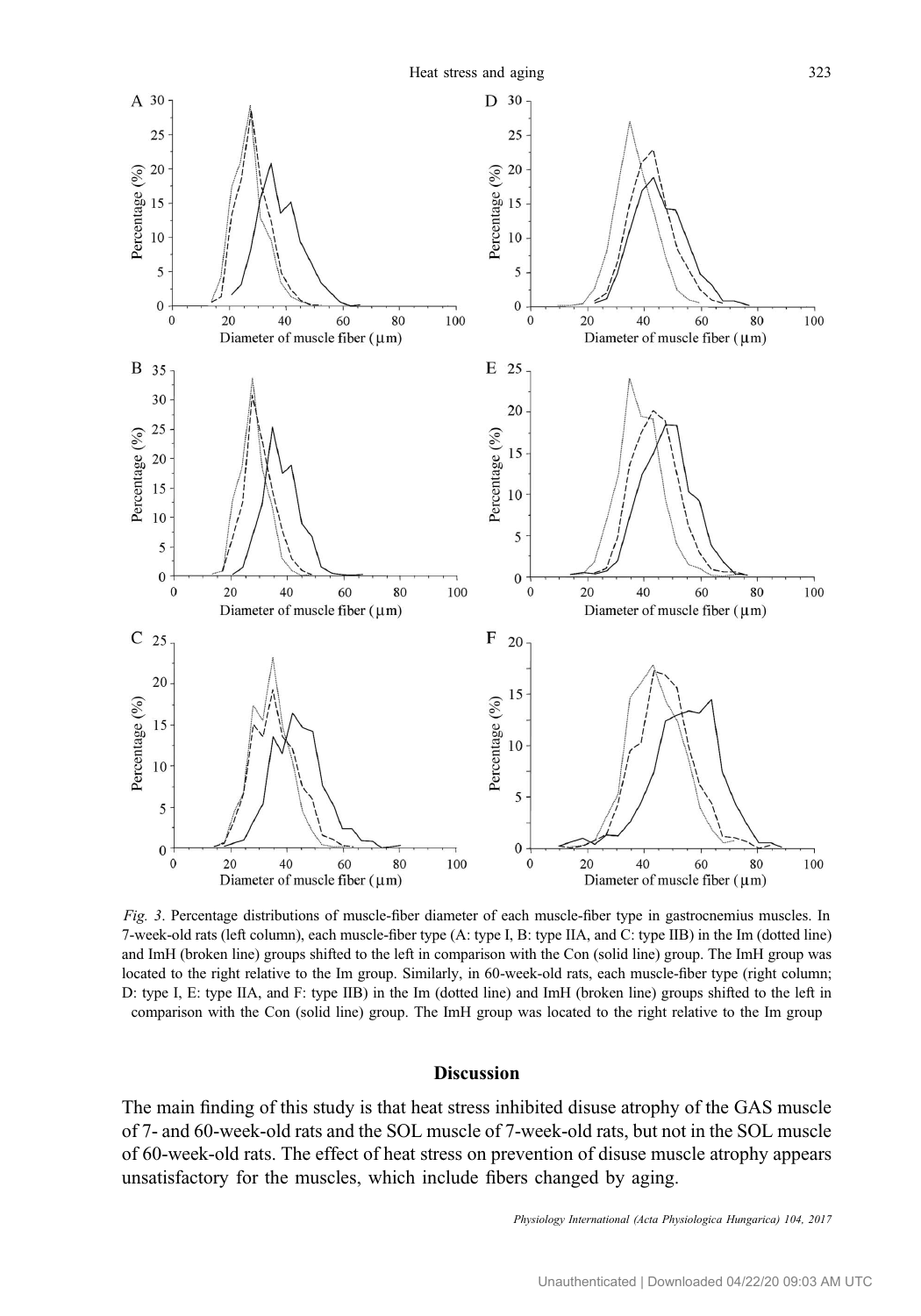<span id="page-8-0"></span>

Fig. 4. Percentage distributions of muscle-fiber diameter of each muscle-fiber type in soleus muscles. In 7-week-old rats (left column), each muscle-fiber type (A: type I and B: type II) in the Im (dotted line) and ImH (broken line) groups shifted to the left in comparison with the Con (solid line) group. The ImH group was located to the right relative to the Im group. In 60-week-old rats in all groups (right column; C: type I and D: type II), however, a large increase in the variability of the types I and II muscle-fiber diameters was evident; moreover, each muscle-fiber type in the Im (dotted line) and ImH (broken line) groups shifted to the left in comparison with the Con (solid line) group. The peak in percentage distributions of muscle-fiber diameter of the ImH group did not differ from that of the Im group

HSP70 content was significantly greater in the ImH group in comparison with the Con and Im groups; thus, it is apparent that HSP70 in the GAS muscle of 7- and 60-week-old rats was induced by heat stress involving a hot bath set at 42 °C. The HSP70 content in the SOL muscle of 7- and 60-week-old rats was significantly lower in the Im group in comparison with the Con group; moreover, no difference was evident between the CON and ImH groups. Heat stress may maintain HSP70 contents declining with immobilization. Thus, HSP70 would be expressed in the SOL muscles in both age classes as a result of heat stress. Locke ([9\)](#page-12-0) demonstrated HSP72 (the inducible member of the HSP70 family) expression in both SOL and white GAS muscles of 20-month-old rats induced by heat stress. The diminished ability to induce HSPs in aged cells and tissues appears to result from decreased heat shock factor (HSF) activation [\(9](#page-12-0)). Locke [\(9](#page-12-0)) demonstrated that after heat shock, both fast- and slow-twitch skeletal muscles from aged rats demonstrated similar HSF activation and HSP72 accumulation as the same muscles from adult rats. Although we have not examined HSF activation, the findings of our study and the report of Locke [\(9\)](#page-12-0) suggested that expression of HSP70 in skeletal muscles following heat stress is not affected by aging.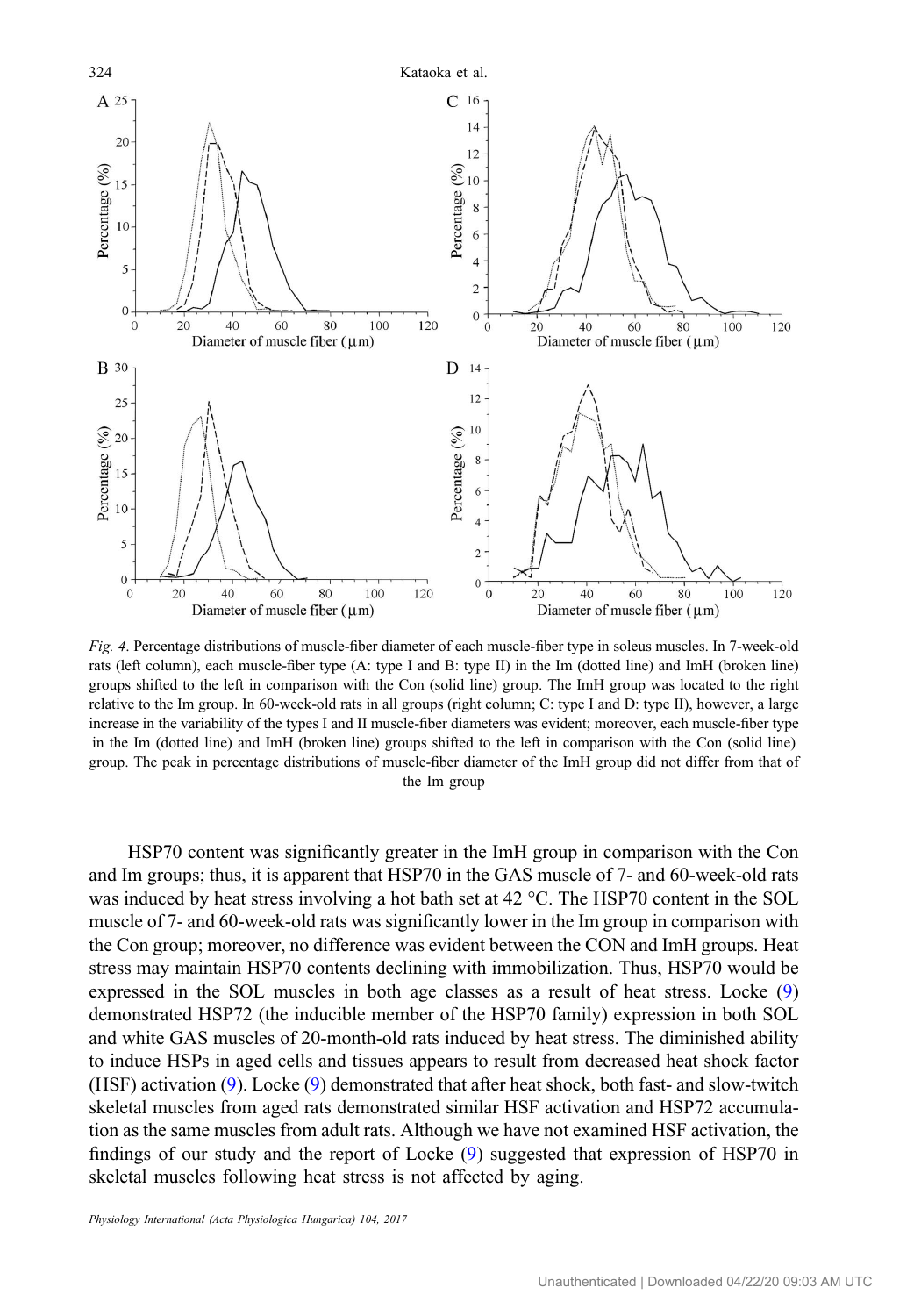|                  |                           | Percentage of each muscle fiber type $(\% )$ |                        |                        |  |  |  |
|------------------|---------------------------|----------------------------------------------|------------------------|------------------------|--|--|--|
|                  | <b>Muscle-fiber types</b> | Con                                          | Im                     | ImH                    |  |  |  |
| <b>GAS</b>       |                           |                                              |                        |                        |  |  |  |
| 7-week-old rats  | Type I                    | $23.4 \pm 5.0$                               | $22.5 \pm 2.3$         | $23.6 \pm 3.7$         |  |  |  |
|                  | Type IIA                  | $23.7 \pm 4.2$                               | $19.8 \pm 2.0$         | $22.4 \pm 2.1$         |  |  |  |
|                  | Type IIB                  | $52.9 \pm 5.4$                               | $57.7 \pm 2.2$         | $54.0 \pm 5.3$         |  |  |  |
| 60-week-old rats | Type I                    | $20.3 \pm 3.6$                               | $19.0 \pm 1.8$         | $21.2 \pm 6.1$         |  |  |  |
|                  | Type IIA                  | $22.3 \pm 5.0$                               | $25.1 \pm 3.0$         | $18.8 \pm 3.6$         |  |  |  |
|                  | Type IIB                  | $57.4 \pm 6.9$                               | $55.9 \pm 3.9$         | $60.0 \pm 8.7$         |  |  |  |
| <b>SOL</b>       |                           |                                              |                        |                        |  |  |  |
| 7-week-old rats  | Type I                    | $77.1 \pm 5.3$                               | $71.8 \pm 8.4$         | $73.8 \pm 9.7$         |  |  |  |
|                  | Type II                   | $22.9 \pm 5.3$                               | $28.2 \pm 8.4$         | $26.2 \pm 9.7$         |  |  |  |
| 60-week-old rats | Type I                    | $92.6 \pm 5.9^{\rm a}$                       | $95.6 \pm 4.5^{\circ}$ | $96.4 \pm 3.2^{\rm a}$ |  |  |  |
|                  | Type II                   | $7.4 \pm 5.9^{\rm a}$                        | $4.4 \pm 4.5^{\circ}$  | $3.6 \pm 3.2^{\circ}$  |  |  |  |

<span id="page-9-0"></span>Table IV. Proportions of muscle fiber types of soleus (SOL) and gastrocnemius (GAS) muscles in all groups

Values are means  $\pm$ SD.

<sup>a</sup>Significantly different from the same group of 7-week-old rats ( $p < 0.05$ )

In both age groups, HSP70 expression induced by heat stress was greater in the GAS muscle than in the SOL muscle. The differences in terms of muscle-fiber-type composition in the GAS and the SOL muscles would influence these results. Briefly, in previous studies  $(9, 12-14)$  $(9, 12-14)$  $(9, 12-14)$  $(9, 12-14)$ , higher HSP70 expression after heat stress or exercise training was detected in fast skeletal muscles in comparison with slow skeletal muscles. Potential HSP70 expression in the GAS muscle is lower than that in the SOL muscle; consequently, the GAS muscle must induce greater HSP70 expression levels against heat stress relative to the SOL muscle.

Based on the findings of the Im and ImH groups in 7-week-old rats, the effects of heat stress on the prevention of disuse skeletal muscle atrophy were detectable in the GAS and SOL muscles. This mechanism would be related to HSP70 expression in myocytes [\(5](#page-12-0)). HSP70 can play important roles in chaperoning nascent peptides during elongation and folding, and in the repair of damaged proteins ([12\)](#page-12-0). In addition, we previously reported that heat stress maintained the level of atrogene expression, increased Hsp72 and inhibited glucocorticoid-induced myopathy  $(10)$  $(10)$ . Kondo et al.  $(8)$  $(8)$  reported that oxidative stress is an important mechanism of skeletal muscle atrophy by immobilization. Furthermore, the study of Selsby and Dodd ([16\)](#page-12-0) indicated that heat stress could reduce oxidative stress of rat SOL muscle during immobilization. They also hypothesized that HSP70 may play a role in protection against oxidative stress.

Based on the results of the Im and ImH groups in 60w rats, the effects of heat stress on the prevention of disuse skeletal muscle atrophy were detectable in the GAS but not in the SOL muscle. Thus, differential effects of heat stress on prevention of disuse skeletal muscle atrophy in fast (GAS) and slow (SOL) muscles were observed. In addition, our findings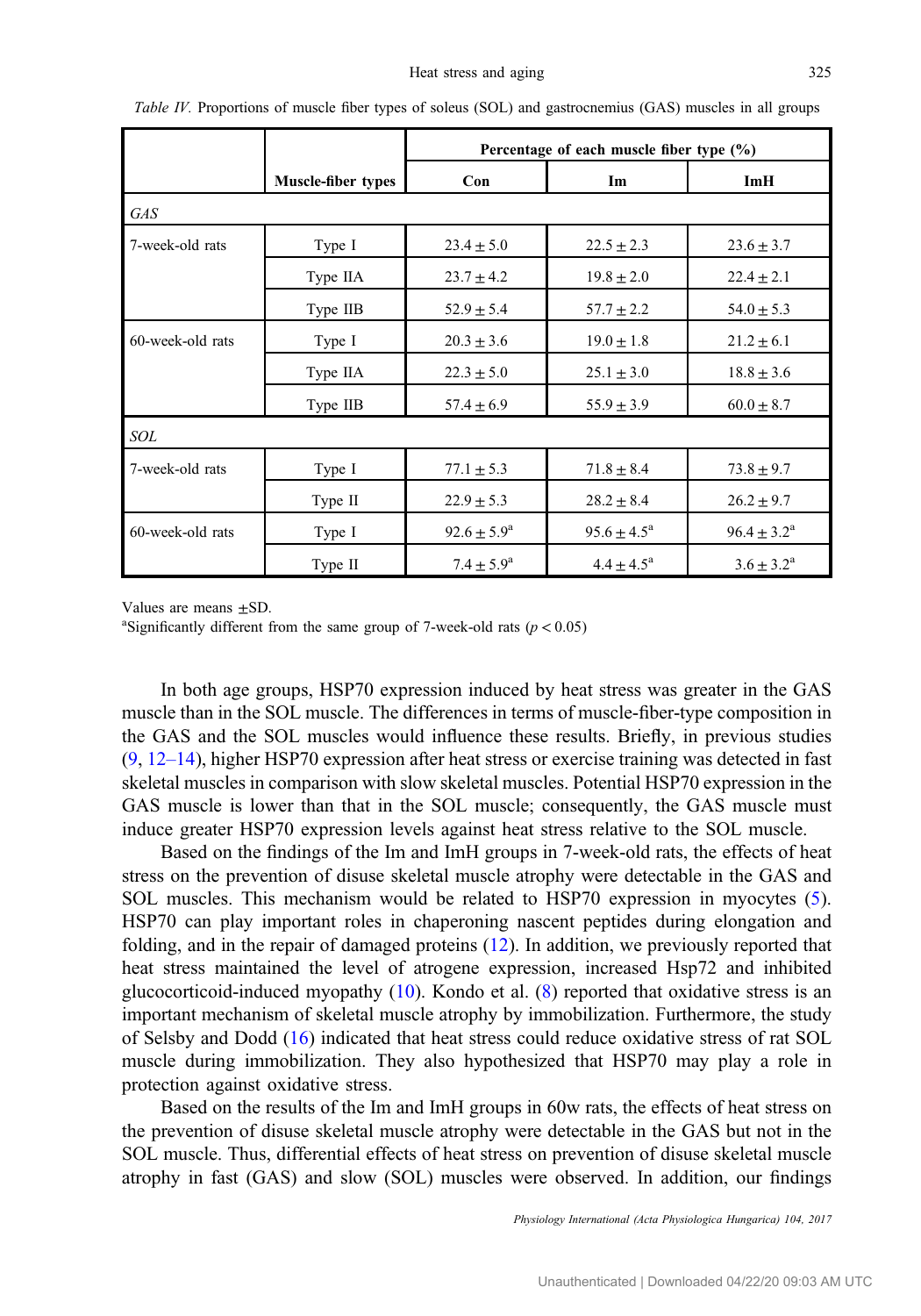



Fig. 5. HSP70 representative blot and relative expression in gastrocnemius muscles of 7- (A) and 60-week-old (B) rats. In both 7- and 60-week-old rats, no significant difference was observed between the Con and Im groups. HSP70 expression in the ImH group was significantly higher than that in the other groups. Data are expressed as mean  $\pm$  SD. \*Significantly different from CON group ( $p < 0.05$ ). <sup>†</sup>Significantly different from Im group ( $p < 0.05$ )

demonstrated that changes in muscle-fiber-type composition and the percentage distribution of muscle-fiber diameters due to aging differed between the GAS and SOL muscles.

There were no differences in muscle-fiber-type composition and the percentage distributions of muscle-fiber diameters between 60- and 7-week-old rats in the GAS muscle. On the other hand, the increase in type-I fibers and the variability of percentage distributions of fiber diameter were detected in the SOL muscle of 60-week-old rats. The mechanism of change in fiber-type composition because of aging may be produced by motor unit remodeling. Namely, selective denervation of type-II fibers occurred; moreover, the type-II fibers may be reinnervated by sprouting of nerves from type-I motor units [\(2](#page-11-0)). Husom et al. [\(6](#page-12-0)) reported a decline in type-I skeletal muscle-fiber diameter in the SOL muscle but not in the GAS muscle in 6- to 40-month-old rats. Thus, it is obvious that the SOL muscle is more susceptible to aging than the GAS muscle. In this study, changes due to aging in the percentage distribution of muscle-fiber diameter in the SOL muscle may be indicated with respect to denervation of type-II fibers. Furthermore, differential effects of heat stress on the prevention of disuse skeletal muscle atrophy in fast (GAS) and slow (SOL) muscles would have occurred by these differences in age-related changes.

As clinically implicated, heat stress can be used to prevent disuse skeletal muscle atrophy for not only young but also for older people. However, the effects may be different between fast or slow muscles in older people.

In conclusion, the current findings suggested that heat stress would influence the prevention of disuse muscle atrophy in fast muscles characterized by little neurogenic

\* +

<span id="page-10-0"></span> $\overline{A}$ 

250

200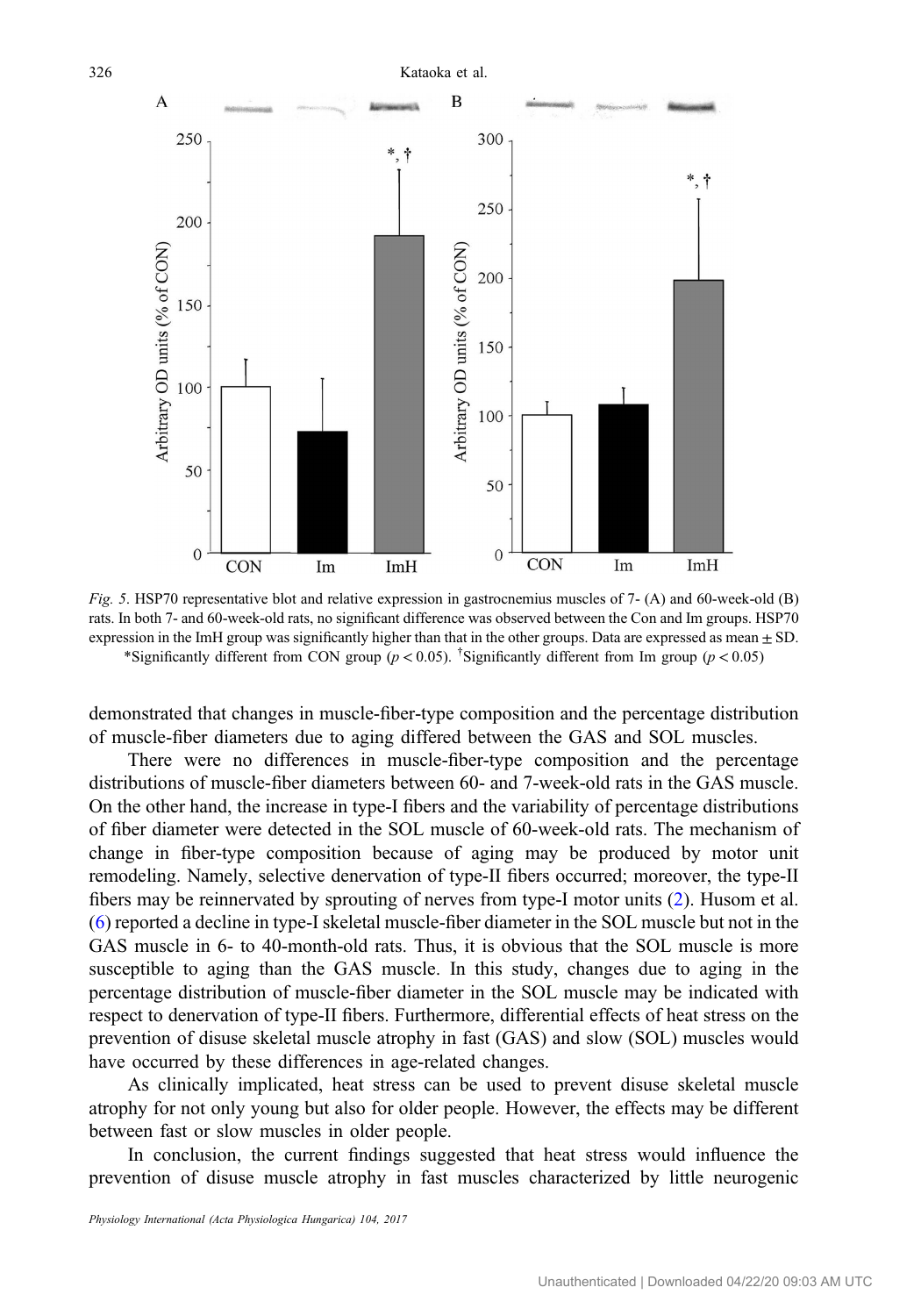<span id="page-11-0"></span>

Fig. 6. HSP70 representative blot and relative expression in soleus muscles of 7- (A) and 60-week-old (B) rats. In both 7- and 60-week-old rats, HSP70 expression in the Im group was significantly lower than that in the Con group, whereas expression in the ImH group was significantly higher than that in the Im group. However, no significant difference was observed between the Con and ImH groups. Data are expressed as mean  $\pm$  SD. \*Significantly different from Con group ( $p < 0.05$ ). <sup>†</sup>Significantly different from Im group ( $p < 0.05$ )

change in myofibers because of aging. Moreover, we hypothesized that HSP70 induced by heat stress may be related to this mechanism. In contrast, although heat stress induced the expression of HSP70 in aged slow muscle, as aged slow muscles contained many myofibers displaying neurogenic changes, such as denervation and/or reinnervation, progression of disuse muscle fiber atrophy was not reduced by heat stress. Additional studies are necessary to clarify this phenomenon.

#### Acknowledgements

The authors would like to thank Toshiro Yoshimura of the Department of Locomotive Rehabilitation Science, Unit of Rehabilitation Sciences, Nagasaki University Graduate School of Biomedical Sciences, for his support in the histochemical analysis.

#### REFERENCES

- 1. Ansved T: Effects of immobilization on the rat soleus muscle in relation to age. Acta Physiol. Scand. 154, 291–302 (1995)
- 2. Brooks SV, Faulkner JA: Skeletal muscle weakness in old age: underlying mechanisms. Med. Sci. Sports. Exerc. 26, 432–439 (1994)
- 3. Delp MD, Duan C: Composition and size of type I, IIA, IID/X, and IIB fibers and citrate synthase activity of rat muscle. J. Appl. Physiol. 80, 261–270 (1996)